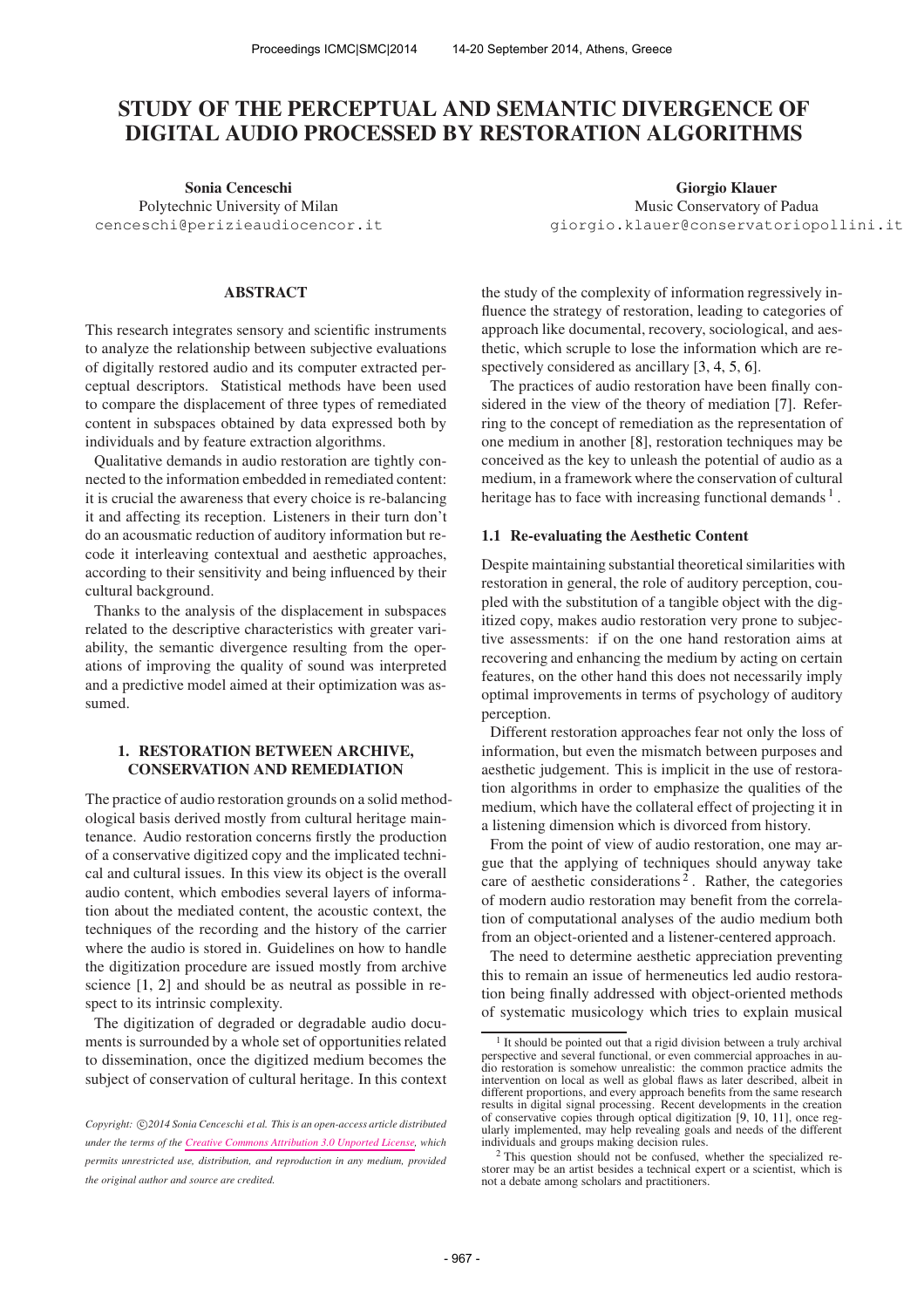information and its processing by humans, formalizing computational paradigms.

Research in music information retrieval oriented to the analysis of digitally processed audio is very robust. It largely relies on theories and techniques of numerical and statistical analysis and is easily expandable to different genres, virtually covering any audio document.

When related to remediated content, music information retrieval is mainly aimed at cataloguing, or indexing the emotional potential of music. Literature addressing the correlation of the specific processing of restoration with subjective assessments is conversely sparse. If the validation of the techniques of noise reduction lies on a solid experimental basis, the study of the resulting perceptual qualities remains limited to liking [12].

This may be due to the segregation of competencies between scientists and the actors of audio restoration, though notable exceptions are known. Moreover, a predictive model as regards the subjective evaluation of audio restoration is not yet felt as urgent. Furthermore, there is no shared view about what subjective assessments should be categorized.

Believing that audio restoration may benefit from research in qualitative issues, even retrospectively, an exploratory study is proposed.

The ultimate purposes of the study, which would deserve more in-depth case studies on singular issues, are firstly to detect the possible correlation between global operations in digital audio restoration and relevant global effects in auditory perception; secondly, to understand which set of qualitative subjective assessments about the audible content and which set of low-level perceptual features for the computational description may be pertinent; third, if the implementation of multivariate statistics may be the lattice for linking subjective and objective domain in order to single out factors characterizing possible audio restoration strategies from a qualitative point of view.

# 2. SOME TECHNIQUES IN DIGITAL AUDIO RESTORATION

Particular attention in audio restoration is devoted to the historical context and the technological acquisition and production processes. It is central to discern fingerprints of the original acoustic environment from those due to technical choices and mechanical alterations occurred over time. The purpose is to act on intentional factors firstly, such as ancient and non-neutral noise reduction techniques, and on unintentional factors secondly, caused by technical deficiencies or objective lack of capabilities by humans. An additional level is carrier-dependent and related to its physical degradation: considering that the A/D conversion is the main factor paying in the degradation of the content, the conservative approach tends to operate on the so-called 'original' materials.

### 2.1 Local Flaws

Sound defects are divided into two categories, temporally localized and affecting the document in its entirety [13, 14]. Localized flaws are impulsive noises (clicks) extended

over the entire audible spectrum caused by mechanical agents such as dust, scratches, cuts, or electronic like digital syncloss. Increasing in importance these flaws are renamed scratches, crackle or pop. Models for their removal are the additive ones, suitable for defects of minimal duration and consisting of the local removal of samples and adjacent interpolation; the replacement methods, which span some samples more and implement a reconstructive process. The correction of local flaws is performed before acting on global flaws.

# 2.2 Global Flaws

Global flaws are divided into background noise, pitch variations and non-linear distortions. The first category is a constant problem being related to any device and has various and complex etiology: the acoustic environment of acquisition, physical degradation, noise of electric motors, and device electrical circuitry. The result is often a stationary noise spread over the entire audible spectrum, so particular subtractive techniques must be applied, considering the phenomenon of masking so as to minimize the spectral area of intervention.

Pitch variations can occur in a long-term form (wow) or a short-term one (flutter). Wow is caused e.g. by nonperfectly concentric grooves engraved into the disk, and relative speed changes due to eccentricity. In this case dynamic resampling is applied, after modelization of the mechanical process generating the error. Non-linear distortions of the signal are caused by more factors and are particularly difficult to correct. Examples are saturation (clipping), harmonic distortion, aliasing, and quantization error. The only way to mitigate these effects is reverse engineering.

### 3. DOCUMENTS

The mediated contents chosen in this study belong to different categories: mixed vocal, instrumental and electronic music. Criteria were the belonging to a specific set of rare editions of the early twentieth century; a medium degree of physical degradation; a moderate presence of ancillary information; the heterogeneity of emotive potential; the heterogeneity of sound capturing method bound to the musical performance.

For the experimentation one excerpt lasting about one minute was taken from three single-channel digitized media:

- *guit 01* Solo instrumental music. Medium: digitization of "Goodbye Juna" played by guitarist Cosimo di Ceglie, Columbia (CQ1530)
- *tale 01* Musical tale italian spoken voice alternating with instrumental ensemble. Medium: digitization of "La rana ambiziosa" (The Ambitious Frog), Durium - The voice of the empire (Milan 1936-37, AC 583 P007)
- *elec 01* Analog electroacoustic music. Medium: digitization of a magnetic tape containing the mix of a 40-minute improvisation by the group ArkeSinth (G. De Poli,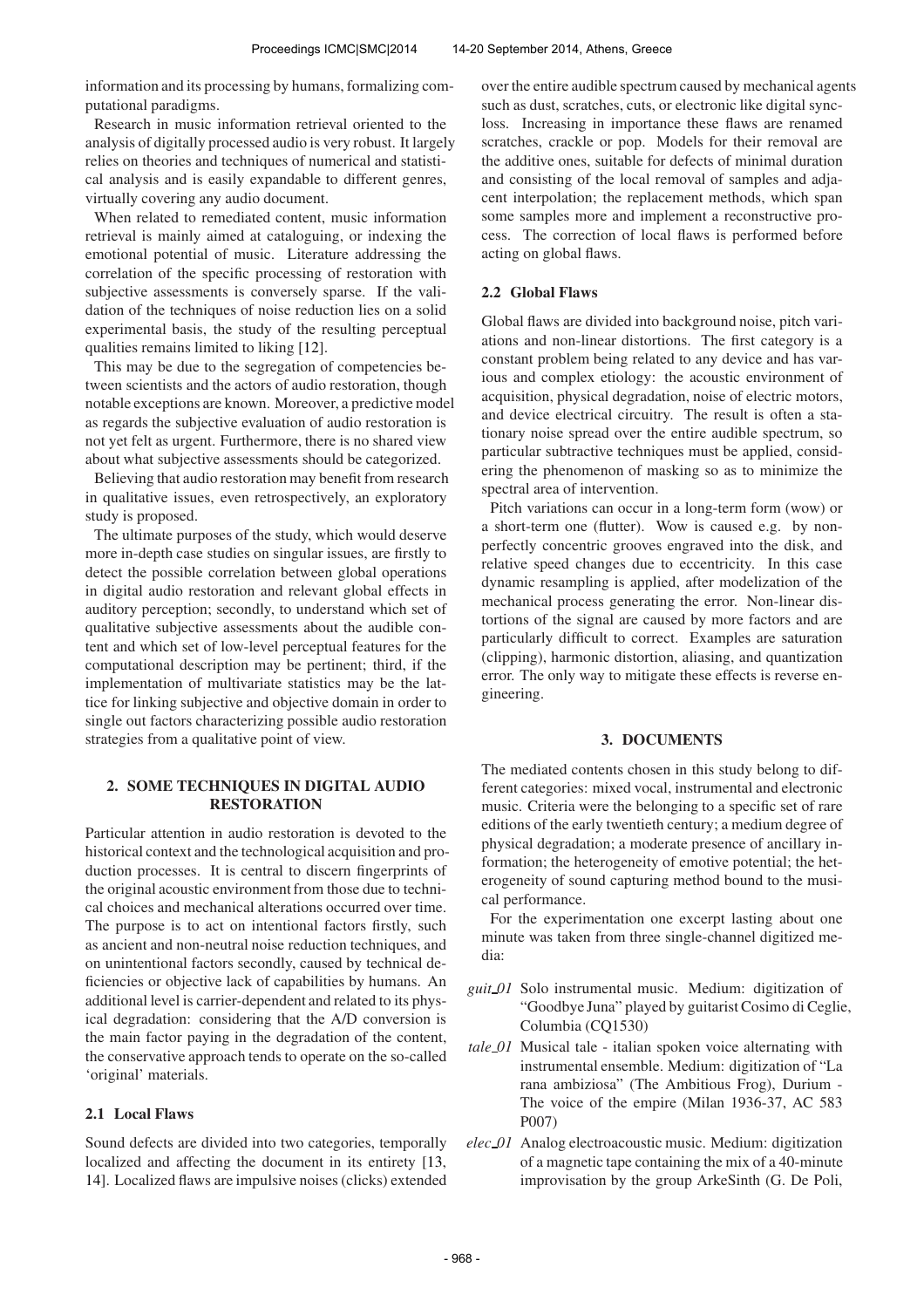M. Sambin, A. Vidolin), unpublished, DEI/CSC, University of Padua, 1972

The choice of media *elec 01* here described has therefore additional counter-proof purposes<sup>3</sup>.

Two different restoration interventions were done using a well-known professional software implementing highquality algorithms according to audio restoration best practice<sup>4</sup>. The first step for restoration starting from media *tale 01* and *guit 01* was:

- *02/03* impulsive noise removal (declipper, threshold -2.8  $dB)$ <sup>5</sup>
- *02/03* analog recordings periodic impulsive noise removal (multiband declicker) <sup>6</sup>

Following algorithms were performed:

- *02* background noise removal resulting in -4 dB noise level (1.5 sec learning time, 100 ms window, 6 iterations) <sup>7</sup>
- *03* background noise removal resulting in -6.5 dB noise level (manual selection of 2 sec background noise, 50 ms window, 10 iterations) <sup>8</sup>

Media *02* and *03* resulted with an increase of the tonal signal of +2 dB. For medium *tale 03* an additional tonal gain was performed<sup>9</sup>.

The final step was the equalization performed by listening, looking for a clearer sound. In media *02* this step was barely audible, whereas in media *03* this resulted in an increase of brilliance.

Background noise removal in media *elec 02* and *elec 03* was instead very light due to the quality of the recording (manual selection of background noise, 3 iterations in *elec 02* and 1 in *elec 03*). In the equalization of media *elec* the low frequency range was slightly boosted (+2 dB); in medium *elec 03* the mid range was boosted too.

No final normalization and further processing were performed.

Media *02* should represent a moderate restoration with a slight enhancement of intrinsic audio qualities, whereas media *03* represent a less accurate restoration for an average level of attention. The procedure highlighted very well

<sup>7</sup> The learning time option in RX denoiser is an adaptative model which allows the denoise module to adjust its noise profile based on changes in the incoming audio windowing. This option works better when the noise is constantly evolving. The algorithm was applied to the full spectrum.

the different features of the media and made versions *01*, *02* and *03* easily distinguishable.

One more version *04* was done averaging the parameters used in *02* and *03* and finalizing with a minimal equalization boosting the mid-frequency range. Media *04* had the only purpose of the listeners getting accustomed at the beginning of the auditory test, as later described.

# 4. PROCEDURE

The characterization of the media subjected to audio restoration algorithms was investigated by confronting the maps obtained through multivariate statistical procedures applied to two sets of data got from direct subjective assessments and from computer extracted perceptual descriptors, respectively.

The subjective assessments expressed by a population of listeners have been predefined as concepts related to auditory sensations arising from the audio features themselves and from possible implicit ancillary information.

The audio was analyzed by extracting spectral-based low level perceptual features according to music information retrieval best practice.

A classical metric multidimensional scaling was performed on the similarity matrices derived from both fields of data. This allowed to interpret the displacements of the media as effects of restoration both in respect to subjective judgement and their audible content as an object.

This exploratory study concerned three types of mediated content and three levels of restoration - thus 9 objects considering this as an appropriate set compared to the size of the interviewed population, the size of the descriptors and the use of classic metric MDS.

# 4.1 Subjective Assessments

#### *4.1.1 Population*

Where the semantics of the mediated audio content plays a fair degree of importance, the reliability of the verbal behaviour in the interviewed population becomes indispensable for the purpose of qualitative assessment accuracy [15]. For this reason, rather than a faithful representation of the universe of listeners, the population descended by non-probabilistic choices based on explicit criteria of the researchers.

The population was defined as a set of experienced musicians in the field of electroacoustic music and sound engineering. The population was equally divided between undergraduate students, graduate students and professionals/academics and consisted of 41 subjects with an age between 30 and 40 years  $10$ .

#### *4.1.2 Questionnaire*

The questionnaire concerned ten complex concepts related to: terms and metaphors used in sound engineering; metaphors of groupings of perceptual features; terms emerging as issues in audio restoration.

<sup>&</sup>lt;sup>3</sup> No DSP was applied during or after digitization. Media were digitized using dedicated equipment consisting of a restored CESA gramophone (1934), a Nordmende preamplifier and a Tascam 24 bit converter<br>at a 24 kHz sampling rate. Medium *elec* 01 was already digitized by<br>the "Sound and Music Computing Lab" at the University of Padua with professional equipment.

<sup>&</sup>lt;sup>4</sup> The audio restoration processing was done using the software iZotope RX 3. Algorithms are described at software iZotope RX 3. Algorithms are described at <http://help.izotope.com/docs/izotope-rx3-help.pdf>

This algorithm repairs both digital and analog clipping artifacts resulting when A/D converters are pushed too hard or magnetic tape is over-saturated.

<sup>6</sup> Multiband declicker is an impulsive noise removal RX command. It is suited to remove noises due to imperfections in the rotating support.

<sup>8</sup> Noise was reselected at each iteration.

<sup>&</sup>lt;sup>9</sup> The de-construct RX command is specifically designed for the tonal and noise audio adjustments. RX recognizes the harmonic part of a portion of audio with a predetermined sensitivity, and allows the user to act on the gain of this or of the remaining noisy part.

 $10$  The subjects spoke italian language as their mother tongue.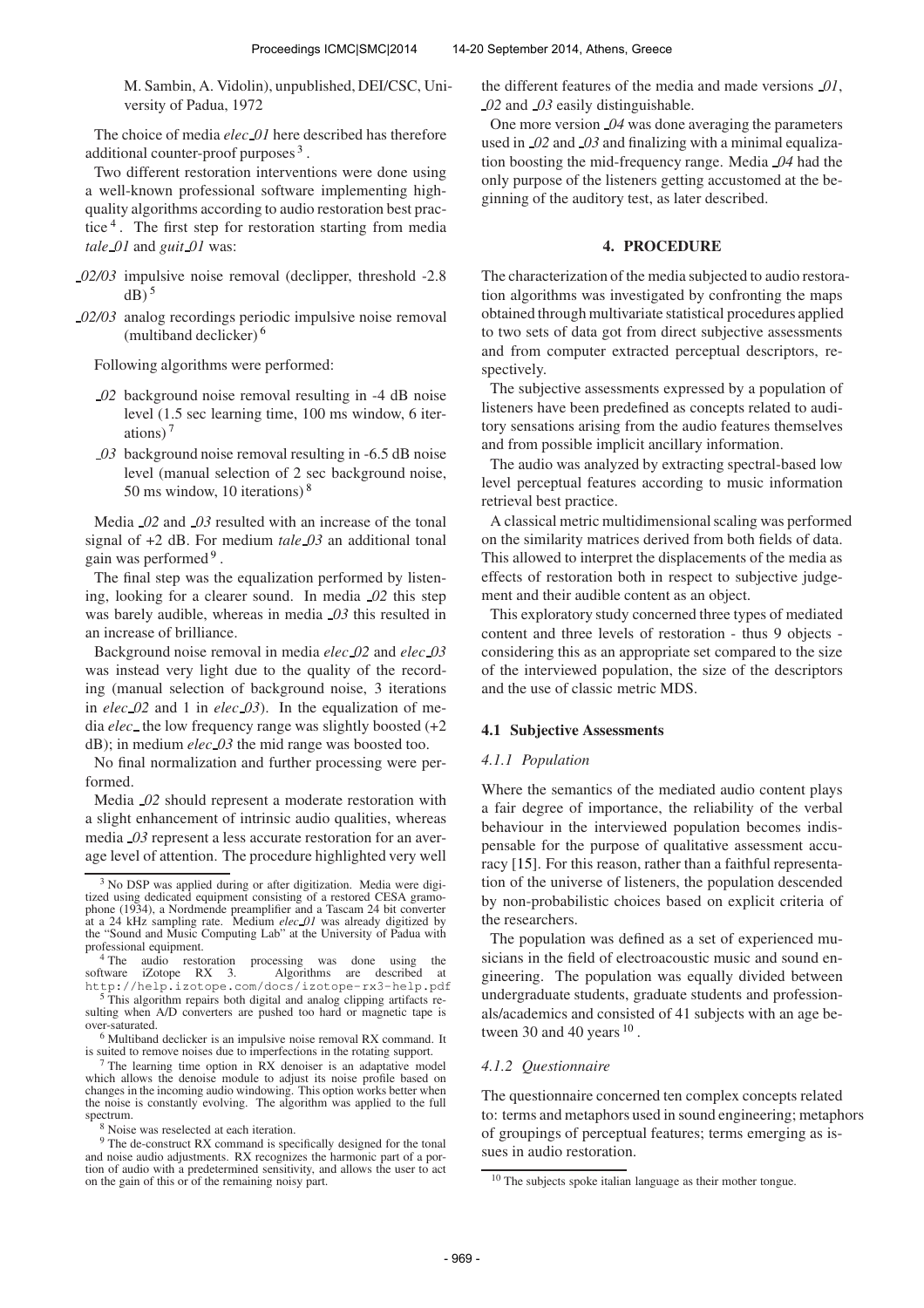These concepts were chosen as independent from each other as possible.

Though assessments change according to the set of operations performed in restoring, since the purpose was enhancing the quality of the mediated content some of them became in fact interdependent.

The subjects gave a numerical rating (0-10), being provided with a verbal description of the range as follows.

- Depth: sonic perspective, from flat (0) to immersive (10)
- Brightness: from dark (0) to overexposed (10)
- Softness: from gross/rigid (0) to harmonious and smooth  $(10)$
- Historical context, from divorced from history (0) to totally coincident with the historical context (10)
- Figures and lead lines: from totally texture-integrated (0) to totally background-detached (10)
- Assumed performance environment: from very small  $(0)$  to very large  $(10)$
- Sharpness of detail: from confused (0) to excessively rich in detail (10)
- Bandwidth: from closed and narrow (0) to open and wide (10)
- Background cleanliness: from dirt and unintelligible (0) to focused with no background at all (10)
- Liking: from no liking (0) to complete liking (10)

### *4.1.3 Data Collection*

Each media *01*, *02* and *03* was presented 10 times during a test lasting 90-120 minutes, allowing the subjects to do one different assessment at a time. During the test the media were presented in random order preventing consecutive runs of the same audio. Also the assessments were prescribed in random order.

The test was introduced by the media *04*, for which no assessment was required. Pauses during the test were allowed. For the high reliability of the subjects, ear fatigue was considered as a uniform error.

The test was done onto an open source CMS accessible through http. The subjects listened to the media through their private studio equipment, with the recommendation of using professional closed monitoring headphones.

Media were encoded in mp3 format (384 kbps, LAME). Due to bandwidth limitations, compression was chosen after verifying the minimal difference between perceptual descriptors extracted from uncompressed and compressed audio and observing quite no difference in MDS displacements. Mp3 encoding was therefore considered a negligible factor as the specific listener's equipment.

The collected data were then arranged and averaged, getting ten mean scores for each medium.

### 4.2 Perceptual Features

For the computerized analysis of audio content the following FFT-based perceptual features were extracted. The set comprises generic descriptors used in music information retrieval with a stress on restoration-related features  $^{11}$ .

This had also the purpose of verifying the descriptors against the three types of mediated content in the specific context of restoration, in the view of a research on this particular issue.

- Mel-frequency cepstral coefficients (13 values)
- Chromagram (mean of 12 values)
- Pitch  $(Hz)$  [16]
- Confidence in pitch estimation  $(0-1)$
- Roughness [17]
- Brightness (50. spectral percentile, Hz)
- Loudness (sone) [18]
- Spectral flatness<sup>12</sup>
- Spectral ripple (three values: total bandwidth, 0-2kHz,  $2-10kHz$ )<sup>13</sup>
- Spectral variance <sup>14</sup>
- Spectral curve <sup>15</sup>
- Spectral roll-off (80. and 95. spectral percentile, Hz)
- Attack proximity <sup>16</sup>

The data were globally normalized according to the quantity expressed by each listed descriptor, and averaged in time (arithmetic mean) to obtain a set of 27 values for each medium.

The purpose of comparing computer-extracted perceptual features with the mean subjective assessments led to averaging them in time, because of their highly homogeneous behaviour. Considering that the subjects expressed an overall assessment for each medium, the averaging of the features' course was regarded as an approximation of the coding done by mind by the listeners.

# 4.3 MDS Comparison

Though multivariate statistical procedures are widely implemented in the field of music informatics and notably in music information retrieval, using multidimensional scaling as a primary tool for creating maps in the specific context of audio restoration is not so widespread.

MDS is known as a method of representing subjective assessments in respect to synthesized and processed musical sounds since a long time [20] and is now widely used in music information retrieval to correlate perceptual features and qualitative phenomena, notably emotional content [21].

Choosing an appropriate model for the purpose of this study, the mutual interdependence of perceptual features and qualitative assessments was considered as a good premise to visualize the structure of the relationships between objective and subjective world, implementing among the several existing MDS algorithms the simple classic metric [22].

 $11$  The algorithms used are developed by the community supporting the open-source scsynth software. The literature which the algorithms are

based on is cited in the SuperCollider class documentation (MFCC, Chromagram, Tartini, SensoryDissonance, Brightness, SpecCentroid, Loud-ness, SpecFlatness, FFTCrest, FFTSpread, FFTSlope, SpecPcile, On-sets). The algorithms were performed with standard settings and window size of 2048 samples.

<sup>&</sup>lt;sup>12</sup> Ratio between power spectrum geometric mean and its arithmetic mean.

<sup>&</sup>lt;sup>13</sup> Ratio between the peak of the power spectrum and a list of squared magnitudes in the spectral band.

Power-weighted deviation with respect to the centroid.

<sup>&</sup>lt;sup>15</sup> Slope of the linear correlation line derived from the spectral magnitudes.

<sup>16</sup> Low-pass filtered onset detection. Onset detection algorithm in [19].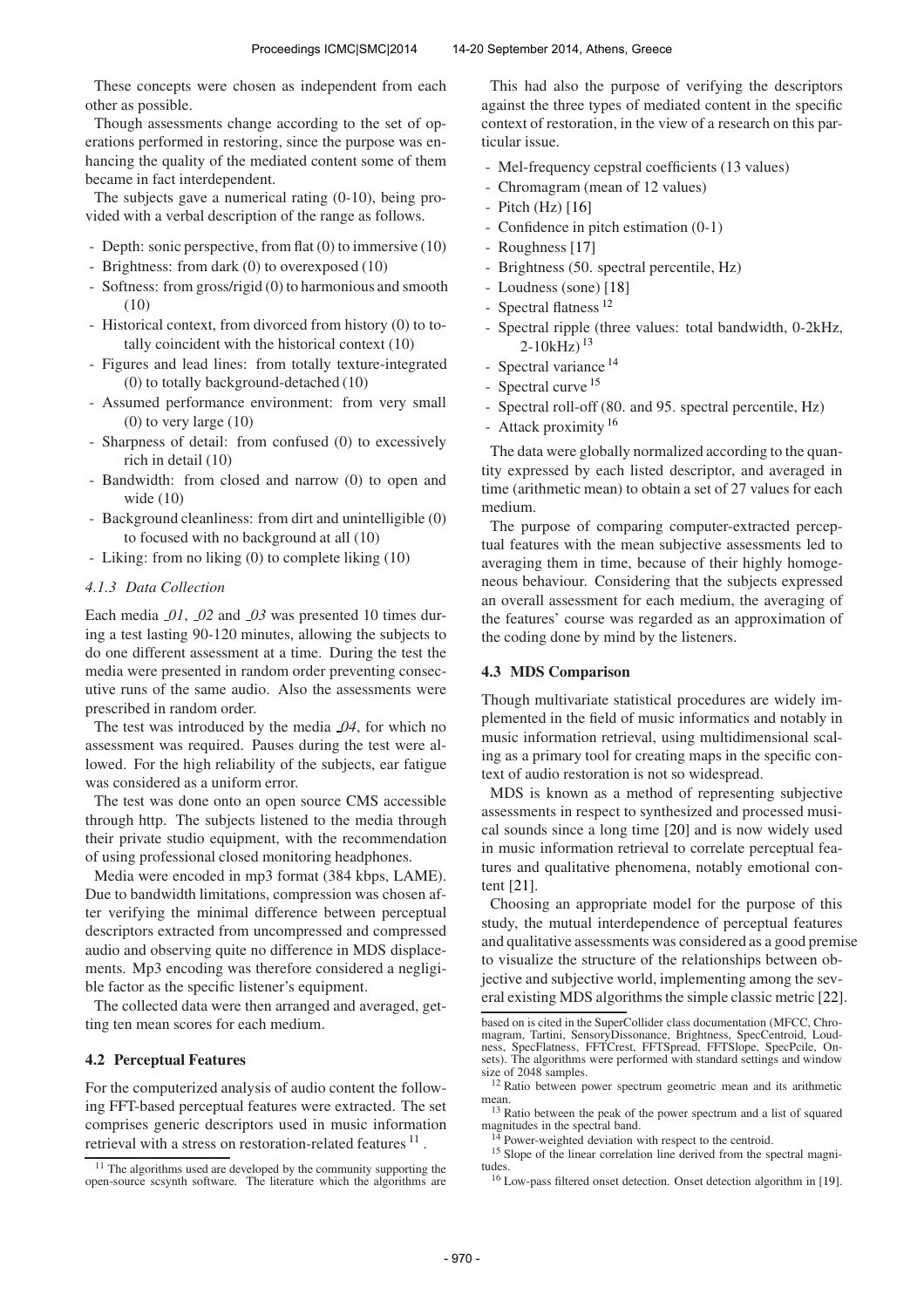MDS was applied from both the similarity matrices computing the euclidean distance of the 9 media in the 10 dimensional subjective assessment space and in the 27 dimensional perceptual feature space in order to single out possible matches in the displacements caused by the restoration processes.

The significance of the dimensions of these maps was deduced by analyzing the variance of the data from which the similarity matrices were obtained. By interpreting the meaningfulness of the dimensions and correlating the media displacements in the subjective and the objective world, some hypotheses were drawn about audio restoration conveniences.

### 5. RESULTS

Through the application of classic MDS to subjective and objective descriptors, two separate subspaces were obtained. In the subjective subspace the first eigenvalue reflected the 80% of total variance while the second was already down to 13%. In the objective subspace the first eigenvalue reflected 65% of variance and the second 14%. So MDS gave two main eigenvalues for both the sets of data.

Some residual variance is reflected by eigenvectors 3 and 4 in the objective subspace. This value is however very low and the two-dimensional representation adequately describes the data and allows their interpretation <sup>17</sup>.

As regards the map obtained from perceptual features (Figure 1), spectral curve, loudness, spectral ripple in the low frequency range and confidence in pitch estimation contribute to the most variance reflected by the first eigenvalue. The estimated pitch is instead of the least importance. The first dimension was called *tone*.

The variance reflected by the second eigenvalue is bound to the spectral ripple particularly in the high frequency range, the highest percentile and onset detection. The second dimension was defined as *clarity*.

Analyzing the map in Figure 2, background cleanliness and the sharpness of detail are the most correlated determinations in the first dimension, which has been named *neatness*. Confronting the displacements of the media in the two maps, quality seems to decrease with lower loudness, emphasized spectral curve and increase of spectral ripple in the low-mid range.

The second dimension is determined particularly by subjective assessments on historical context, brightness, and overall liking. Correlated with features such as attack proximity, spectral roll-off and spectral ripple in the high frequency range, gloomy media seem to be associated with the idea of old-fashioned and result in a lower liking, whereas brighter media appear to please especially if they are not historically determined. The second dimension has been named *abstraction*.



Figure 1. Map obtained from perceptual features.



Figure 2. Map obtained from subjective assessments.

# 6. DISCUSSION

The maps obtained from the subjective and objective sets of data are comparable. Both maps show a clear division by type though medium *guit 01* is located among the media *tale*, and though the media *guit* are more spread in the subjective subspace.

The restoration seems to cause a spread of media *02* and *03* in respect to media *01*; the orientation is globally the same in the two dimensions, almost without exceptions.

The position of medium *guit 01* close to the media *tale* is justified by the same type of physical degradation. Conversely, the group of electronic music media are clearly separated and characterized by a greater degree of *neatness* and *abstraction* (subjective subspace), and *tone* and *clarity* (objective subspace).

In detail, the spread of media *02* and *03* shows divergences for each mediated content although almost the same

<sup>17</sup> A metric MDS algorithm was also applied, showing an acceptable stress for a two-dimensional representation as well (stress in the subjec-tive subspace was much lower). The maps of metric MDS confirmed tha considerations here given, but the second dimension of the objective subspace was more difficult to interpret and to confront with that of the subjective subspace. The use of metric MDS seemed to make the balance of subjective assessments with perceptual features more urgent.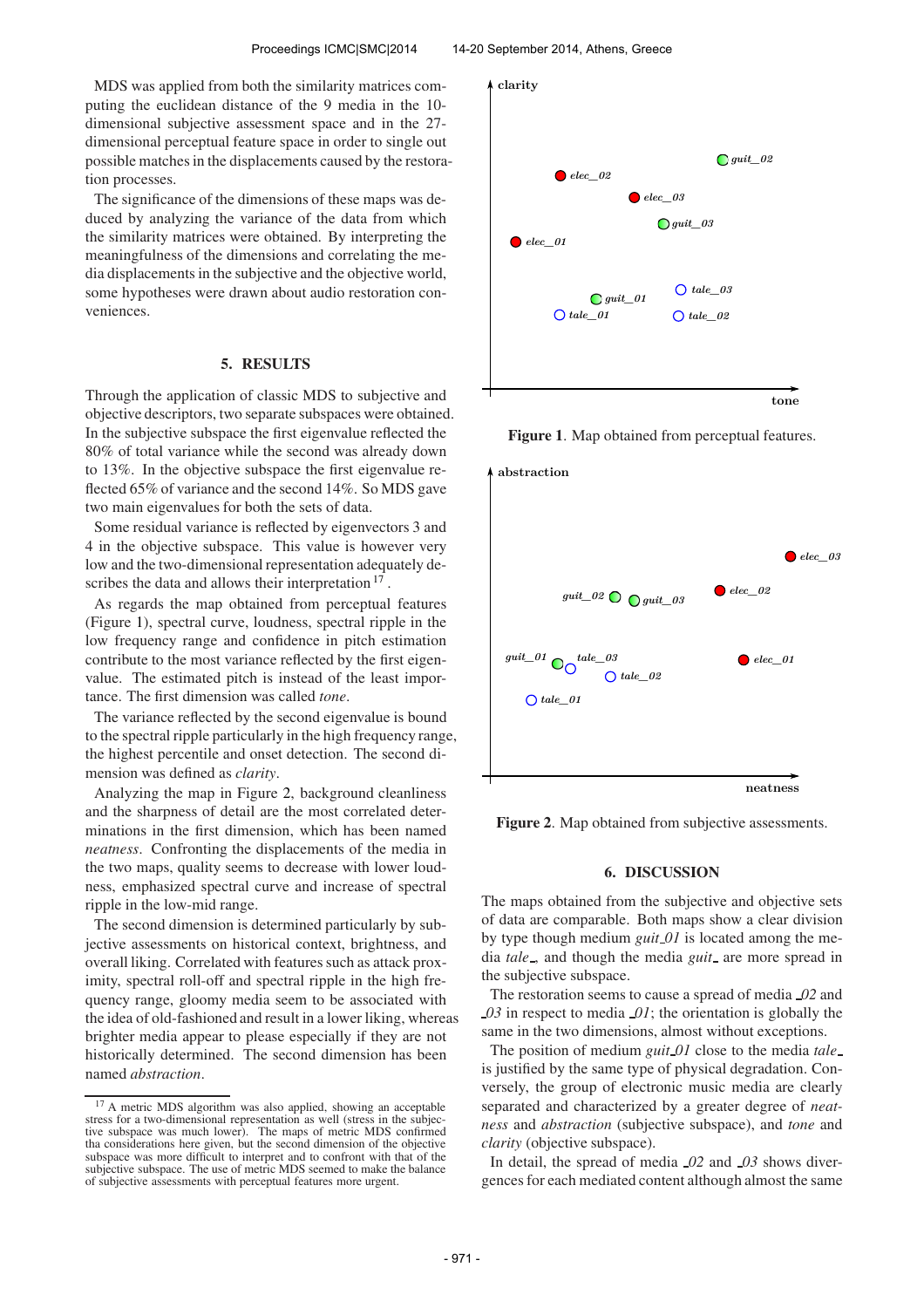restoration algorithms were applied.

In the case of the media *guit* restorations seem to equally satisfy the listener's expectation, though in the objective subspace they are clearly separated. Conversely, media *tale 02* and *tale 03* as an object are not so different as in the listener's subjective point of view.

The position of *guit 02* and *guit 03* in the subjective subspace may point out that particularly in instrumental music the level of intervention should be moderate.

*tale 03* is very close to *tale 02* and moved slightly upwards along the dimension *abstraction*. The reason lies in the greater liking by listeners, which contributes to the variance and results particularly high for this medium. The increasing of the tonal signal in *tale 03* had no significant result for the listeners; it is rather the brilliant equalization that, enhancing the intelligibility of the speech, concurs to remove the medium from its historical connotation.

In the case of *elec*<sub>-</sub> media, restored versions are considered as 'better' than the original, even though the electronic music excerpt is regarded as having much higher quality than the others. The appreciation of electronic music is certainly not assimilable to the traditional and instrumental [23]. The better displacement of *elec* in both subjective and objective subspaces may point out that electronic music media require specific digital restoration procedures, for which several case studies exist [24], and maybe that the media were over-processed and therefore transformed, rather than restored.

Merging the considerations and observing the displacements of all media, one may suppose that a moderate and detailed intervention represents the best compromise between the listener's qualitative demands and the need to affect the mediated contents as lightly as possible. It remains an open question, therefore, what is the applicable limit for the considered content, and whether this limit is related to cultural conditioning.

# 7. CONCLUSIONS AND FUTURE WORK

The perceptual and semantic divergence of digital audio processed by restoration algorithms is presented here as an issue related to the practice of remediation. Since methodological studies aimed to confront the objective and receptive information of restored media are not numerous, an exploratory study was proposed to examine the displacements of media in maps obtained from subjectively and objectively issued sets of data.

By predefining and confronting direct subjective assessments with computer extracted descriptors, with the help of multivariate analysis, direct relationships between maps have been identified.

The most interesting findings are related to the different way digital restoration algorithms affect the mediated content in respect to subjective evaluation.

Particularly, the divergent displacements of the media show that restoration algorithms should be used with a contentsensitive approach alongside the information-related one (which depends on the context where the remediation takes place). In this respect, the interpretation of the dimensions of the MDS, though closely linked to the sensitivity of the

researcher, may help to establish operational paradigms, to be confronted to existing guidelines.

Further study to ensure scientific consistency is implied. Particularly, from a larger set of case studies could finally ensue a set of constraints characterizing operations belonging to specialized users and a general framework concerning a set of 'sensitive' audio restoration principles, finally leading to predictive models, in the view of combining both functional demands and conservative.

Improvements in the procedure here presented will consist primarily in the isolation of the issues related to cultural factors, using several known and unknown spoken/sung languages, several instruments and musical excerpts belonging to mixed instrumental-electroacoustic repertoire.

One more improvement is the identification, through several statistical procedures, of the subjective assessments which could determine a match in the variance expressed by MDS dimensions in both the subjective and objective field.

### 8. REFERENCES

- [1] T. C. IASA, *The safeguarding of the Audio Heritage: Ethics, Principles and Preservation Strategy*. International Association of Sound and Audiovisual Archives, 2005.
- [2] ——, *Guidelines on the Production and Preservation of Digital Audio Objects*. International Association of Sound and Audiovisual Archives, 2009.
- [3] G. Brock-Nannestad, "The objective basis for the production of high quality transfers from pre-1925 sound recordings," *AES Preprint*, vol. 4610, 1997.
- [4] ——, "The requestor decides the fundamental ethical issues when dealing with sound recordings," in *Proceedings of the XII Colloquium on Musical Informatics*, Gorizia, 1998, pp. 157–158.
- [5] D. Schüller, "The ethics of preservation, restoration, and re-issues of historical sound recordings," *Journal of the Audio Engineering Society*, vol. 39, no. 12, pp. 1014–1016, 1991.
- [6] W. Storm, "A proposal for the establishment of international re-recording standards," *Association for Recorded Sound Collections Journal*, vol. 15, no. 2-3, pp. 26–27, 1983.
- [7] S. Canazza and M. C. T. Monti, *Ri-mediazione dei documenti sonori*. Udine: Forum, 2006.
- [8] J. Bolter and R. Grusin, *Remediation: Understanding New Media*. MIT, 1999.
- [9] S. Cavaglieri, O. Johnsen, and F. Bapst, "Optical retrieval and storage of analog sound recordings," in *Proceedings of the AES 20th International Conference*, Budapest, 2001.
- [10] V. Fadeyev and C. Haber, "Reconstruction of mechanically recorded sound," Lawrence Berkeley National Laboratory, Tech. Rep., 2003.